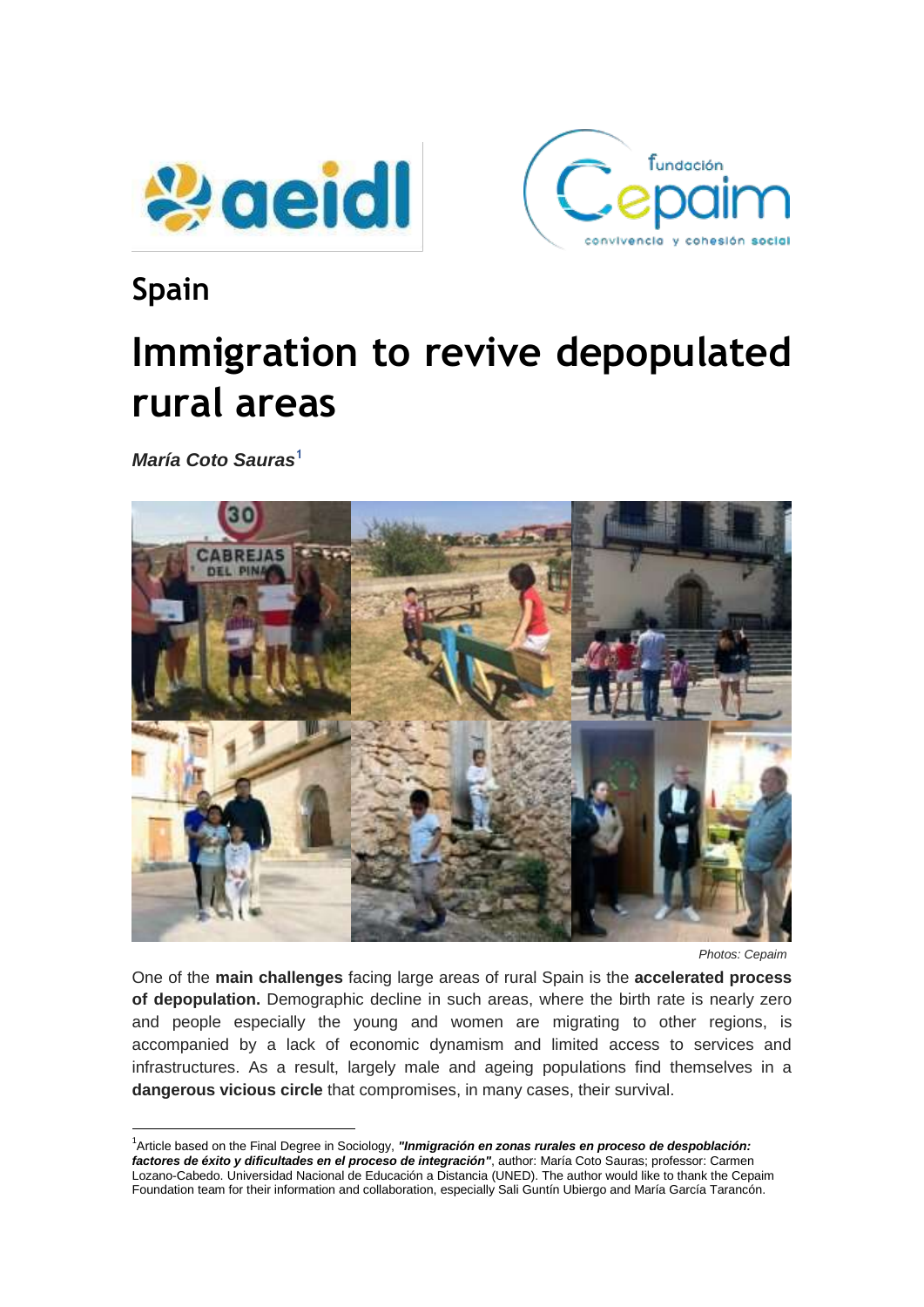It is not a recent phenomenon, but one that has been taking place in Spain since the middle of the last century. But a particularly critical point has been reached and the challenge of depopulation has acquired a **progressive prominence in the political and social agenda.**

The centrality of this topic in the public agenda is evident in the numerous proposals, plans and studies that are being developed by administrations and policy-makers at local, regional, national and European levels.

In some cases, action has focused on **promoting the settlement of an immigrant population** in these sparsely populated areas, a process that is seen as a double opportunity: rejuvenation and revitalisation of these areas and development and **improvement of the quality of life of the groups that settle there.** 

Analysis of these initiatives allows extraction of some elements to be considered in future interventions.

#### **Some figures**

- Rural areas make up 85% of the Spanish territory but are home to only 20% of the population.

- A large part of the Spanish rural environment has **population densities of less than 10 inhabitants per km²** and just five inhabitants per km² in the most critical areas, the socalled 'Spanish Lapland'.

- Critical areas are found in provinces such as Soria, Teruel or Cuenca, which have undergone years of population decline and represent 'demographic deserts'. In the province of Soria, 94% of all localities do not exceed 1,000 registered residents.

- Population data show the relevance of 'demographic smallholdings' in which can be found an increasing number of small and progressively diminishing municipalities. The number of municipalities with less than 100 inhabitants now stands at 1,286, up from 928 in 2000. In total 4,000 municipalities (61% of the total) do not have more than 1,000 inhabitants.

*Source: Federación Española de Municipios y Provincias (FEMP), 2016.*

# **Combatting depopulation through the promotion of immigration: Cepaim's experience**

Among the range of initiatives that are aiming to support the integration of immigrant populations into rural areas, it is worth highlighting the experience of the *Nuevos Senderos* (New Paths) programme of Cepaim.

The [Cepaim](http://cepaim.org/fundacion/) Foundation, whose slogan is '*Convivencia y Cohesión social*' (coexistence and social cohesion), promotes a model of intercultural society that facilitates migrants' access to citizens rights by developing policies to fight against any form of social exclusion and by collaborating in the development of their countries of origin. Within its areas of intervention in rural development, the foundation launched in 202 the project *Senderos*, followed by *[Nuevos Senderos](http://cepaim.org/que-hacemos-convivencia-social/desarrollo-rural/nuevos-senderos-empleo-rural/)*, to integrate immigrant families into unpopulated rural areas.

Through this project, the foundation aims to provide a simultaneous response to the problem of depopulation experienced by different rural territories, as well as to the social and employment difficulties of many immigrants, who are also at risk of social exclusion in urban environments. In view of this challenge, Cepaim promotes the geographical mobility of immigrant individuals and families from urban areas to rural areas in which they can play a role in revitalisation and development.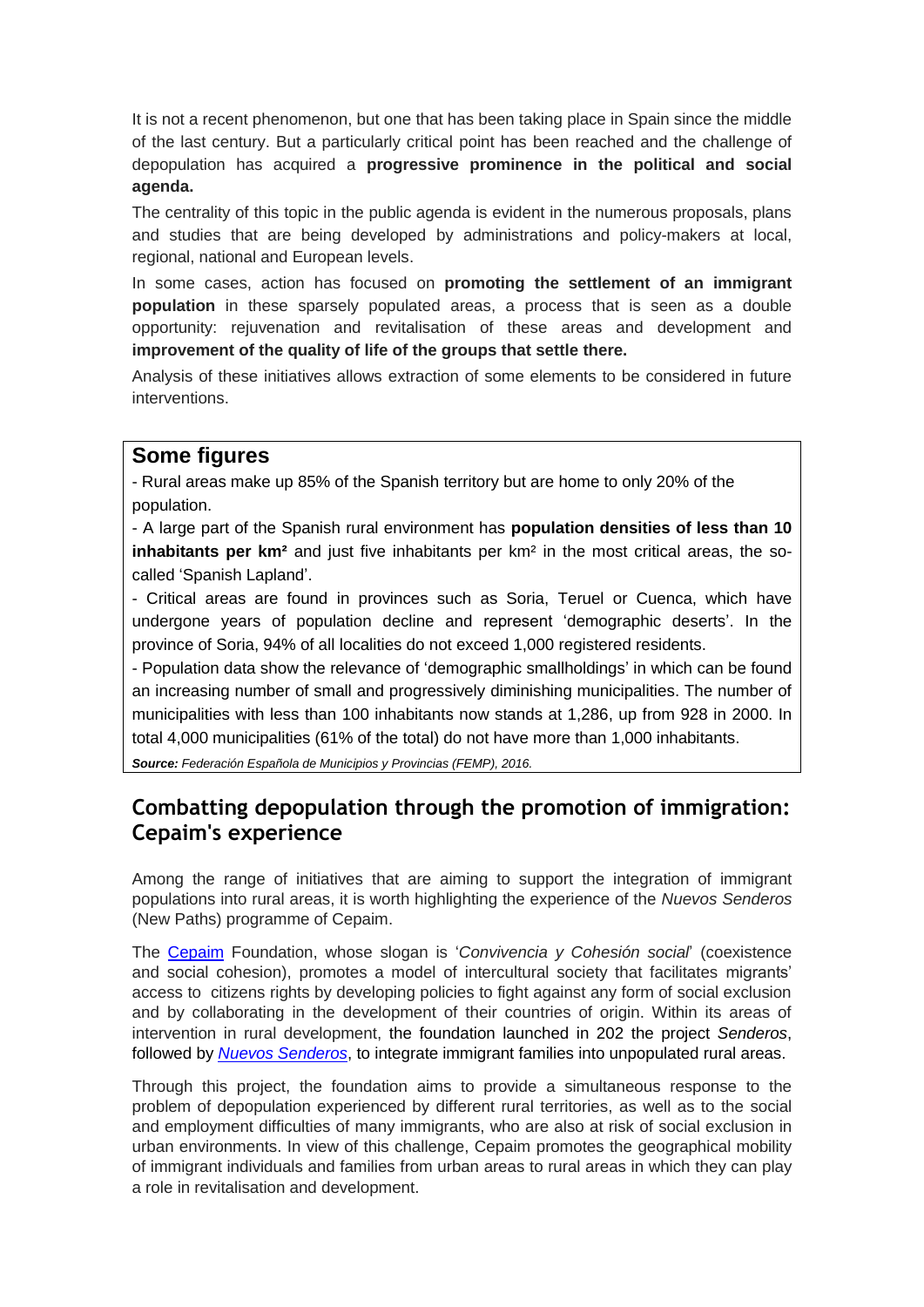Cepaim's action is aimed at the immigrant population through **'family unit integration itineraries'**. It works with the family nucleus on the understanding that the social inclusion of the whole family strengthens and consolidates the inclusion of each of its members.

At the same time, the foundation is **recruiting and selecting municipalities** with less than 10,000 inhabitants that have the capacity to offer real employment opportunities in either the public or private sector for one or more members of the family unit.

The itineraries include various **stages of accompaniment,** including the development of practical **training** activities along with more specific occupational training. Immigrants are informed of the possible difficulties involved in living in a small village, including greater social control and greater distrust of new ideas.

In addition, prior visits are made to the destination municipality. After a process of final reflection, the transfer takes place, during which the organisation offers support and accompanies the new arrivals in the necessary procedures.

The programme also includes a **follow-up to the family unit integration process**, including possible mediation in the event of conflict. This monitoring process is more intense in the first weeks following the move, and then it becomes more targeted. In any case, it should enable each family unit to deploy its own strategies for adaptation and conflict resolution, as well as the capacity of the municipality, as an entity representing the whole community, to incorporate new citizens. In order to reach this situation, it will probably be necessary to carry out extensive social awareness activities. $2^2$ 

The **social awareness** of all the agents involved in the itineraries is a specific transversal element of the project. Its objective is to work to eliminate prejudices and negative attitudes towards the foreign population. In this way, a welcoming reception of family units is prepared, while raising society's awareness of the social, economic and cultural wealth that migration brings. A relevant element of Cepaim's methodology is to involve the entire community in the process of social inclusion, and not just family units and municipalities. Specifically, it points out two target groups: the local population in general, and some key individuals such as doctors, teachers, priests, etc.

In order to facilitate the installation process, the formation of sponsoring families is promoted – i.e. indigenous families who wish to participate in the integration process.

In some instances, where tensions or conflicts arise, it is also necessary to use a process of professional intercultural mediation.

#### *Nuevos Senderos* **in figures**

To date<sup>3</sup> a total of 571 family units (879 adults with 595 minors) have been advised on their knowledge of the Spanish rural environment.

Intense advisory and development work has taken place with a total of 185 municipalities now following the methodology of intervention with family units of *Nuevos Senderos.*

143 job offers have been managed from the municipalities.

79 family units (156 adults and 184 minors) have been integrated into rural communities.

**.** 

<sup>3</sup><http://cepaim.org/que-hacemos-convivencia-social/desarrollo-rural/nuevos-senderos-empleo-rural/>

<sup>2</sup> Cepaim: *Guía metodológica del proyecto Nuevos Senderos*

[https://www.academia.edu/36441459/Gu%C3%ADa\\_Metodol%C3%B3gica\\_Nuevos\\_Senderos.\\_Integraci%C3%B3n\\_d](https://www.academia.edu/36441459/Gu%C3%ADa_Metodol%C3%B3gica_Nuevos_Senderos._Integraci%C3%B3n_de_Familias_Inmigrantes_en_Zonas_Rurales_Despobladas) [e\\_Familias\\_Inmigrantes\\_en\\_Zonas\\_Rurales\\_Despobladas](https://www.academia.edu/36441459/Gu%C3%ADa_Metodol%C3%B3gica_Nuevos_Senderos._Integraci%C3%B3n_de_Familias_Inmigrantes_en_Zonas_Rurales_Despobladas)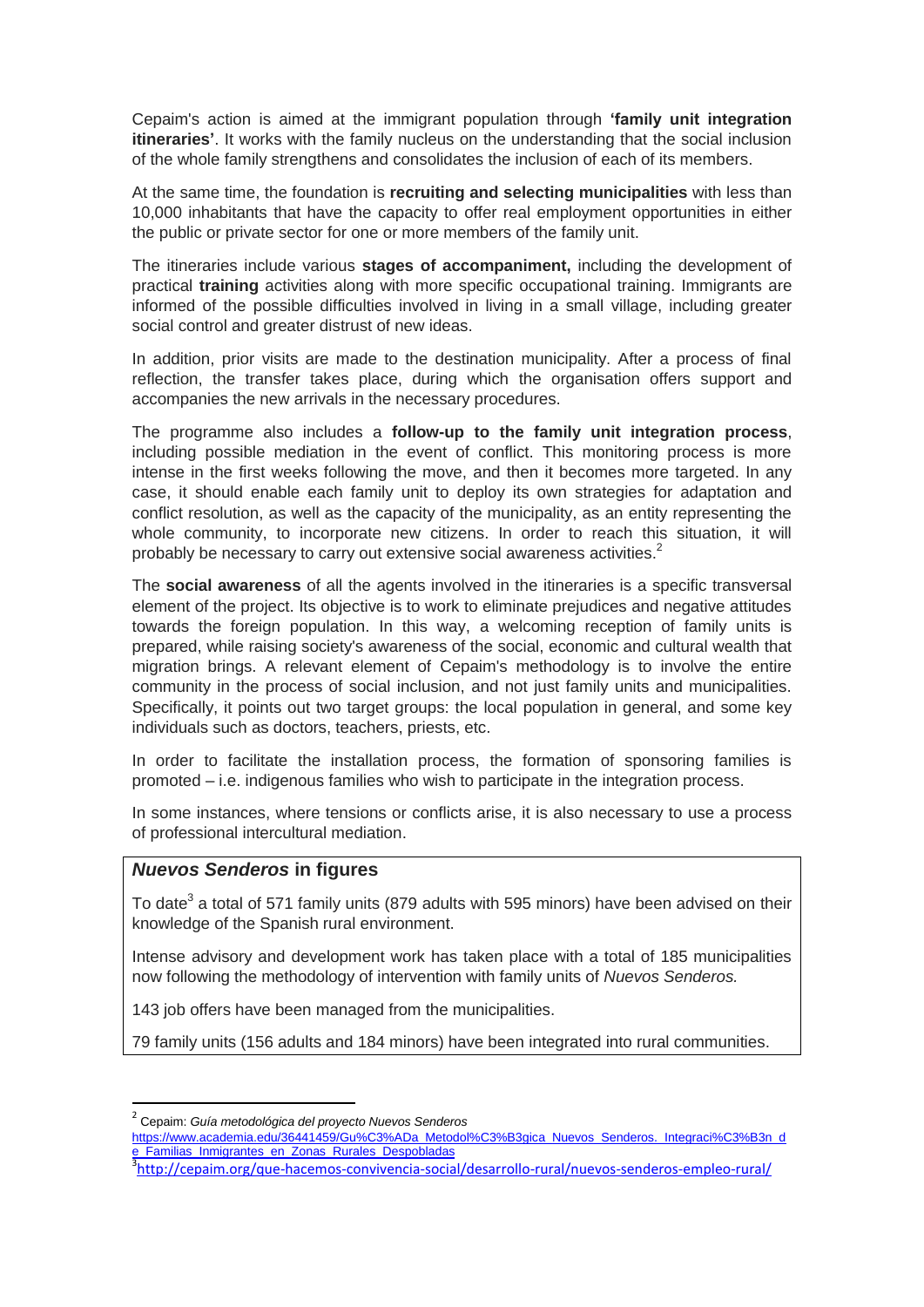In short, the *Nuevos Senderos* project is a benchmark for integration of a migrant population into rural areas. It stands out for being an **integral action** that combines working with and raising the awareness of the host municipalities while preparing family units for a long and complex process that seeks to ensure, as far as possible, successful integration.

# **A successful integration**

**Melisa and Felipe Martín and their three children of 4 months, 9 and 18 years of age, are a family of Peruvian origin, who settled in a small village of just 488 inhabitants. The village belongs to the Commonwealth of the Izana River in the province of Soria, one of the areas of the country that has been affected most by depopulation.**



The starting point of this successful process is the close cooperation between the municipality of Soria and the Cepaim Foundation, along with the collaborative and supportive attitudes of neighbours and councillors towards the new settlers.

Concerned and committed to the struggle against depopulation, the local mayor contacted Cepaim to find a family that wanted to integrate into the village. In order to make this process possible, and until a suitable job for this family can be found with local enterprises, the mayor offered two positions in the municipal services (in the old people's home and as a multiple service operator). The family would be offered a restored home at a social rent, help and support, and access to the available community services (school, telecentre, social centre, doctor's surgery, bibliobus, municipal swimming pool, etc.).

Following the publication of the offer, Cepaim's rural development technical team looked for a family who would benefit from these job offers. Three families participated in the selection process, and the family of Melisa and Felipe, who then resided in Madrid, was finally selected. They went to the municipality of Soria to get to know the mayor, the village and the homes available, accompanied by the Cepaim technical team. After this visit, both parties took time to reflect, and a few months later decided to proceed with the transfer.

From the very beginning, the family had the support of the municipality's so that they could settle in as quickly as possible. For example, several people from the municipality donated furniture to equip the new family's home.

Felipe is currently working in a wood company, and Melisa is waiting to formalise a work contract. Although both parents have permanent job offers, those have not yet been taken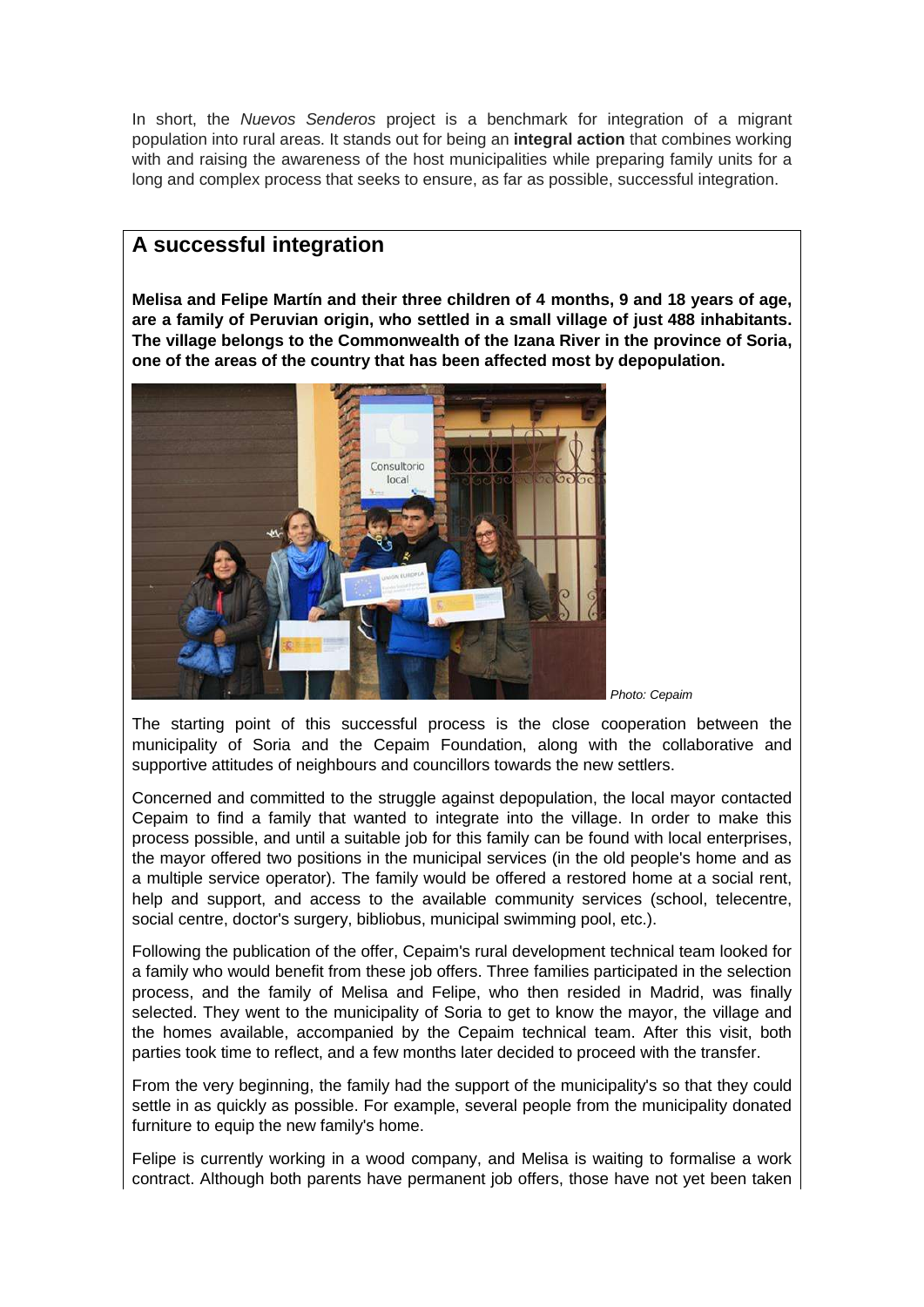up. One of the difficulties encountered is due to the fact that the nearest nursery is 15 minutes from the village and only Felipe has a driving licence. The first month also proved to be economically challenging.

Despite these difficulties, it is worth mentioning that the family has adapted to the village, participates in community activities and is very happy to be living in a rural environment. The family was looking for a small, quiet and safe municipality in which to watch their children grow up. They report that the eldest son goes to school alone or with a classmate, something unthinkable both in Peru and in Madrid. The parents consider it essential for their children to grow up in safe surroundings and in contact with the environment.

The Cepaim Foundation is following up on the family's progress and continues to be in contact with the mayor of the municipality in order to manage any day-to-day difficulties that arise.

#### **The keys to success according to Cepaim**

- The involvement of mayors in the process of integrating a family into a municipality, sharing information in both directions to understand the impressions and evaluations of each party involved, is considered fundamental.

- The work that is carried out with families in the centres of 'origin', both in preparation for change and in selection, is also essential. Respecting the timetables of each family and supporting the evaluation and analysis of the pros and cons is essential to avoid hasty decisions and to maintain motivation. These actions favour both the family's social and employment integration into rural areas and their capacity to take risks.

- To conclude, it is essential to highlight the need for follow-up and accompaniment of families in this process of change, in order to detect any difficulties they may encounter in their new home and to support them as far as possible in resolving them.

## **Some conclusions**

Although an increase in immigration is considered to be one of the most significant challenge to have occurred in Spain in recent years, the extent of this immigration and its impact **varies considerably from one area to another**.

In the case of inland rural areas, where great demographic change is taking place, the impact of foreign nationals is marked, due to the **capacity of these spaces to retain** these people **in the medium and long term** – one of the elements upon which demographic sustainability and revitalisation depends.

In these rural areas, the influx of foreign populations is primarily driven by specific and highly localised labour requirements or by the existence of **reception programmes or initiatives** linked to the fight against depopulation.

The success of an intervention of these characteristics **requires a long and studied process** in which the **prior selection** of the people who are going to participate in the resettlement, as well as the host territories, takes on particular importance. In this sense, one of the key factors is the **motivation of both participants**: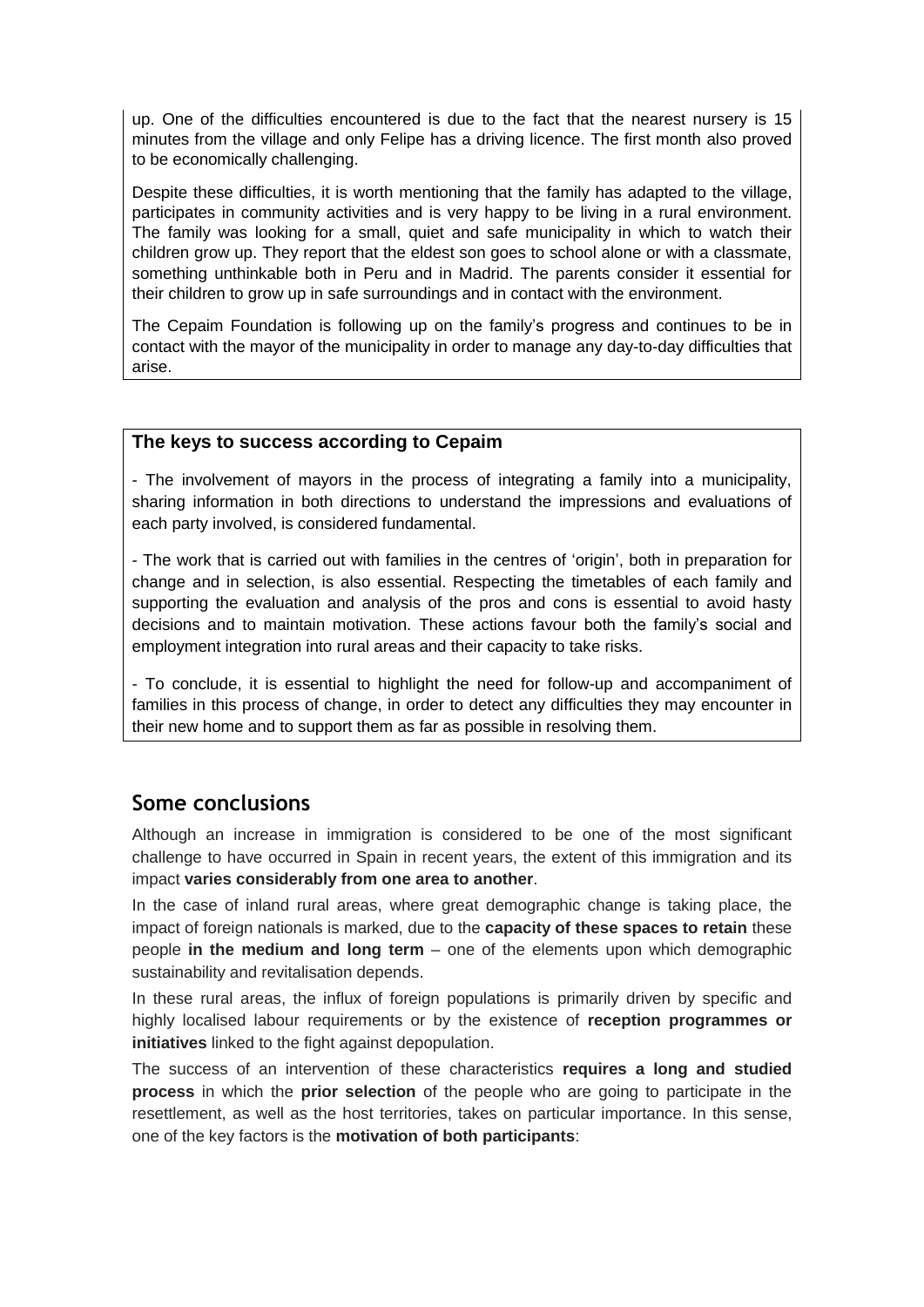- $\checkmark$  In the case of immigrants, installation into the rural environment through a planned and meditated process which allows advance knowledge of the particularities of the rural society and provides specific motivation for that type of life.
- $\checkmark$  In the case of the municipalities, openness and their ability to offer the person who integrates the necessary resources, together with the degree of awareness of the population regarding the need to be welcoming of new settlers and accepting of the differences.

In any case, these aspects can be reinforced through **bidirectional efforts** in which the focus is not only on the integrating immigrants but also on the host population.

The **in-depth knowledge of the municipalities** (resources, possibilities, etc.) on the part of the development agents taking part in these interventions is vital. On the one hand, it will engender the trust of the indigenous population concerning the people who are integrating, while on the other hand, it will effectively balance the needs of the people who wish to settle and those of the municipality, guaranteeing a higher degree of success.

It is also important to stress the need to work hand-in-hand with local authorities and to influence, through training and awareness-raising, the openness and support of various key players (local police, teachers, local development agents, etc.) who can act as mediators in the integration process.

These are long processes in which it is essential that the immigrant knows the environment to be settled in. Likewise, experiences such as Cepaim's, emphasise the need for all the members of the family unit to follow a **training programme** covering a range of issues.

In conclusion, the integration of immigrant population in rural areas must be conceived **as one option in the search for solutions** to deal with the phenomenon of rural depopulation but it is not the only solution. Such interventions must be carried out within a framework of **integral planning** aimed at tackling the different problems (services, employment possibilities, communications etc.) confronting these areas and that are broadly part of the cause of the depopulation process. Others relate to a range of cultural factors that may make the advantages of cities outweigh their disadvantages.

Apart from encouraging the arrival of new settlers, it is also important to create the conditions for the indigenous population to want to stay, and even for encourage some of those who left to return.

The fact that the installation of migrant population is understood as one piece of a broader and more comprehensive strategy **necessarily implies networking and coordination** with multiple agencies and institutions active in the same territory or with the same population.

#### *Original article in Spanish*

*<https://www.aeidl.eu/images/stories/pdf/immigration-es.pdf>*

#### *Articles by Cepaim (ES)*

*[http://cepaim.org/teruel-destino-de-una-familia-participante-en-el-proyecto-nuevos](http://cepaim.org/teruel-destino-de-una-familia-participante-en-el-proyecto-nuevos-senderos/)[senderos/](http://cepaim.org/teruel-destino-de-una-familia-participante-en-el-proyecto-nuevos-senderos/)*

*<http://cepaim.org/nuestro-proyecto-nuevos-senderos-continua-su-trabajo-en-soria/> <http://cepaim.org/otra-familia-encuentra-un-nuevo-sendero-en-el-medio-rural-de-soria/>*